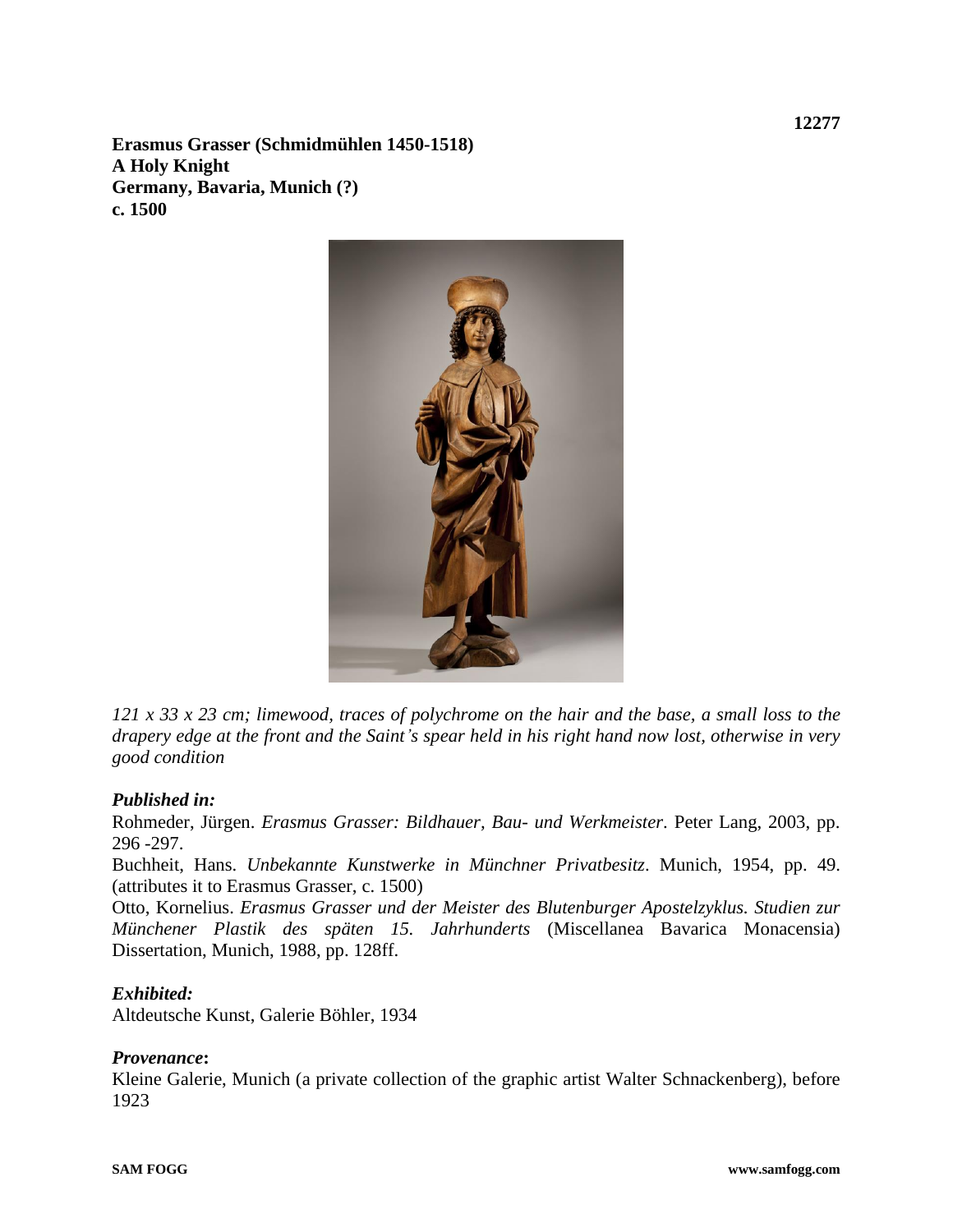Kunsthandel AG, Lucerne, June 1923 Julius Böhler, Munich, 1924 (inv.no. 27-3). Baureis, Starnberg, 30 November 1945 Julius Böhler, Munich, 1950 (on consignment) Baureis, Starnberg, 1962 (returned) Private Collection, Austria, 1963

This standing figure of a holy knight has been firmly attributed to Erasmus Grasser (c. 1450- 1515), one of the most celebrated German sculptors of the late Middle Ages. The sculpture is one of a pair, which was originally owned by the graphic artist Walter Schnackenberg. The two sculptures were displayed in the Kleine Galerie in the Arco Palais in Munich (which also served as Schnackenberg's atelier) before being sold to Julius Böhler in 1923 (fig. 1). Together, they were a part of an exhibition on 'Altdeutsche Kunst' in 1934 in Munich. Possibly because of financial difficulties after the war, Böhler split the sculptures up on November  $30<sup>th</sup>$ , 1945 by selling the Holy Knight which was in a better condition into a private collection.

# *Description:*

The weight of the Holy Knight rests on his left leg, while his right knee is bent. With his left hand he pulls the right edge of his mantle to the left, creating a series of thick folds, which imbues the figure with a sense of dynamism. In his right hand he once held an implement, probably a spear, and beneath his mantle he wears a coat of armour. On his head he has a tall hat which flares at the top. He has a mop of curly, shoulder-length hair, and facial features such as rounded eyes and a slightly smiling mouth that are characteristic of Grasser's animated physiognomies.

Erasmus Grasser worked in Munich from 1474, developing his own highly individual style, imbued with drama. Despite being characterized as a "disruptive, promiscuous and disingenuous knave" by the Guild of Painters, Carvers and Glaziers, he was commissioned by the Munich City Council to work on some of their most important projects, such as the Town Hall. Known for his genius and his inventiveness, Grasser's figures are carved in animated poses with drapery that is characterized by regularly curved edges. Working mainly in wood, Grasser is widely celebrated for the series of the *Morris Dancers* carved for the dancing room in Munich town hall in 1480 (fig. 2). He is also known for the oak choir stalls in the Cathedral of Munich, carved in 1502, and the high altar at [Reichersdorf](http://en.wikipedia.org/w/index.php?title=Reichersdorf&action=edit) carved in 1502-1506. His large workshop was important in Munich and south Bavaria well into the sixteenth century.

The attribution of this figure to Grasser himself comes not only from a stylistic analysis but also from its close relation to a group of figures from Grasser's workshop that possess very similar characteristics – most notably the identical carving of the drapery folds. The closest comparison of this group to our statue is the figure of St Martin, which was united with our sculpture until at least 1934 and which is now in a private collection (fig. 3).  $^2$  A number of authors, including Liedke, Buchheit, Otto and most recently the National Gallery in Munich have attributed this

<sup>&</sup>lt;sup>1</sup> Archival material from the Bohler Archive is available upon request.

<sup>2</sup> *Bewegte Zeiten: Der Bilhauer Erasmus Grasser*. Bayerisches Nationalmuseum: Munich, 2018.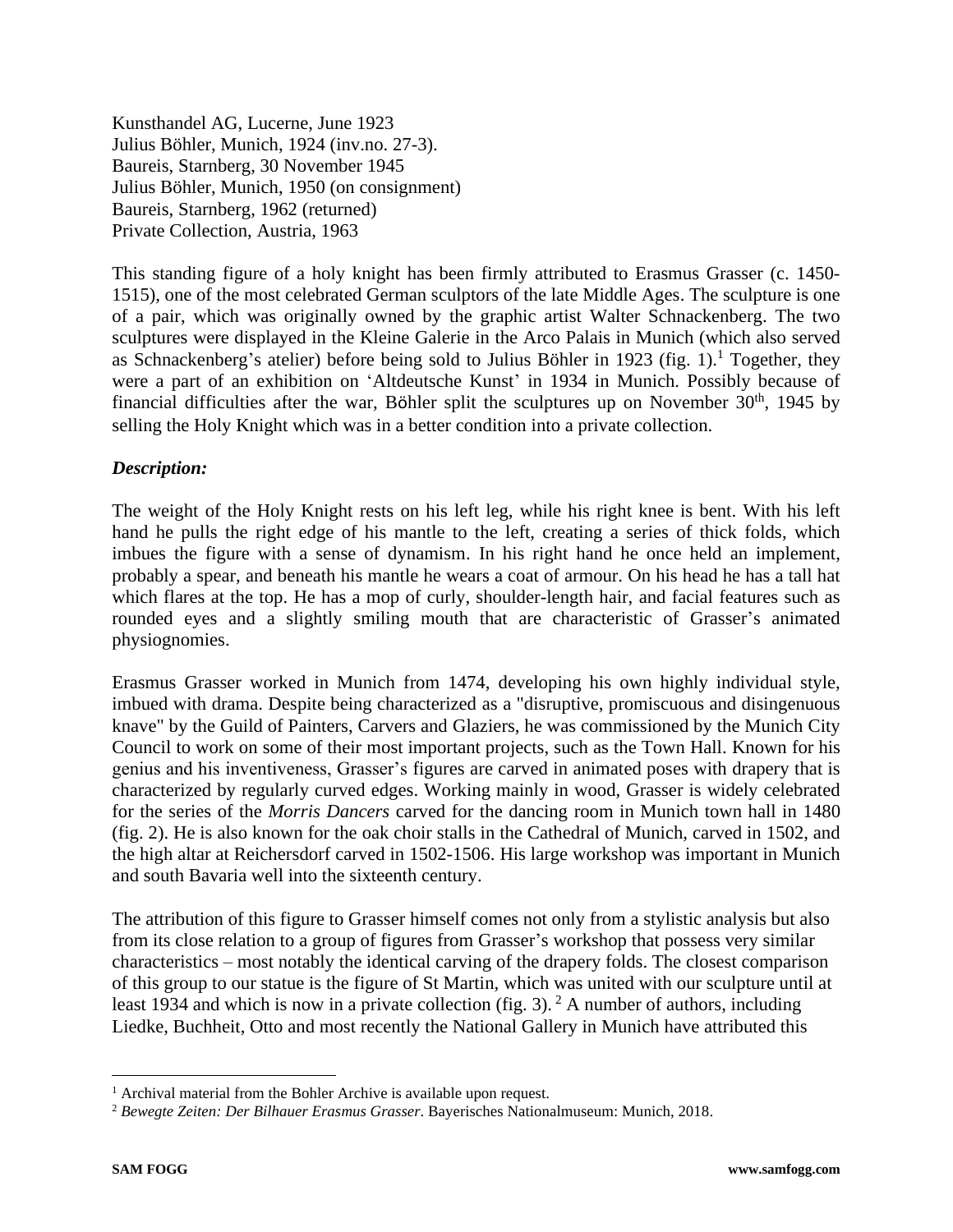figure to the hand of Erasmus Grasser himself. <sup>3</sup> Amongst the publications that have looked at the figure of St Martin, there is a clear consensus that our sculpture and the figure of St Martin were a part of the same altarpiece – not least on account of their identical size, their current state of preservation, the same dynamism, and similar facial features. The two figures are clearly each other's counterpart, sharing also a similar provenance history. The figure of St Martin was in the collection of the National Gallery in Munich before being sold to Julius Böhler in 1928, and then making its way into a private collection. As our statue was also in the possession of Böhler before being sold to a private collection in 1963, it is highly probably that these two statues were together as late as the early 20<sup>th</sup> century. Another statue that may be related to this group is the Holy Figure from the Harvard Museum, also attributed to Grasser and possibly a part of the same altarpiece as the figure of St Martin and our figure of a Holy Knight.<sup>4</sup> This connection, however, may only be stylistic as the figures do not share a similar recent provenance.

The other figures in this group include two male saints (also called Holy Kings) and a group of statues from the parish church of Kirchdorf, attributed to the workshop of Grasser but not to Grasser himself (fig. 4 - 5). These statues all have identical drapery folds to either our figure or the statue of St Martin. The two Holy Kings are both in private collections and are much smaller in size than our statue (published in Volker Liedke, *Ars Bavarica*, Munich, 2002, vol. 85, pls 214, 215 and 217, pp. 248-49). In Liedke's 2002 publication, he discussed this group and compared the statue of St Sigismund from Kirchdorf to the statue of St Martin, noting that the drapery and form of St Sigismund copies the figure of St Martin completely (fig. 4). Liedke argued, however, that although these statues clearly come from the same workshop, the crisp lines of the drapery, the facial type, and the carving of the hair of St Martin (and therefore also our statue) illustrate an artist of the highest caliber, almost certainly Grasser himself.

The reason for these contemporary copies is that Grasser's workshop frequently reused models made by Grasser himself, and altered them depending on the particular saint's attribute(s). This was a common trend in late medieval Europe, as masters would often create models that would be copied by their workshop and sold upon request. Our statue possesses the same command, facial type and confident carving as the statue of St Martin, thus decisively validating the theory that this was carved by Grasser and possibly used as a model in the workshop. One of the Holy Kings, noted above, may have been directly modelled on our figure as it possessed the same drapery forms yet lacks the Grasser facial type, the distinctive rocky base that Grasser's figures stand on, and is of a much smaller size. In the recently published *Bewegte Zeiten: Der Bildhauer Erasmus Grasser*, the discussion also involves the figure of St John the Martyr (fig. 5), and although the comparison is made again to the statue of St Martin, the stance and drapery forms are closer to our figure. Assuming that our figure acted as the prototype that was reused with alterations for the figure of St John the Martyr in Kirchdorf (dated to c. 1500), a date of execution in the preceding decade seems highly likely.

<sup>3</sup> Hans Buchheit, *Unbekannte Kunstwerke in Münchner Privatbesitz* (Munich, 1954), pp. 49; Volker Liedke, *Art Bavarica*, Munich, Vol. 25/26 (1982), pp. 24-28; Kornelius Otto*, Erasmus Grasser und der Meister des Blutenburger Apostelzyklus. Studien zur Münchener Plastik des späten 15. Jahrhunderts* (Miscellanea Bavarica Monacensia) PhD Dissertation, Munich, 1988, pp. 128ff; Volker Liedke, *Ars Bavarica*, Munich, 2002, vol. 85; *Bewegte Zeiten: Der Bilhauer Erasmus Grasser*, Bayerisches Nationalmuseum: Munich (2018).

<sup>4</sup> Published in Walter Cahn, *Romanesque Sculpture in American Collections. Volume 1: New England Museums.* (Publications of the International Center of Medieval Art, 1).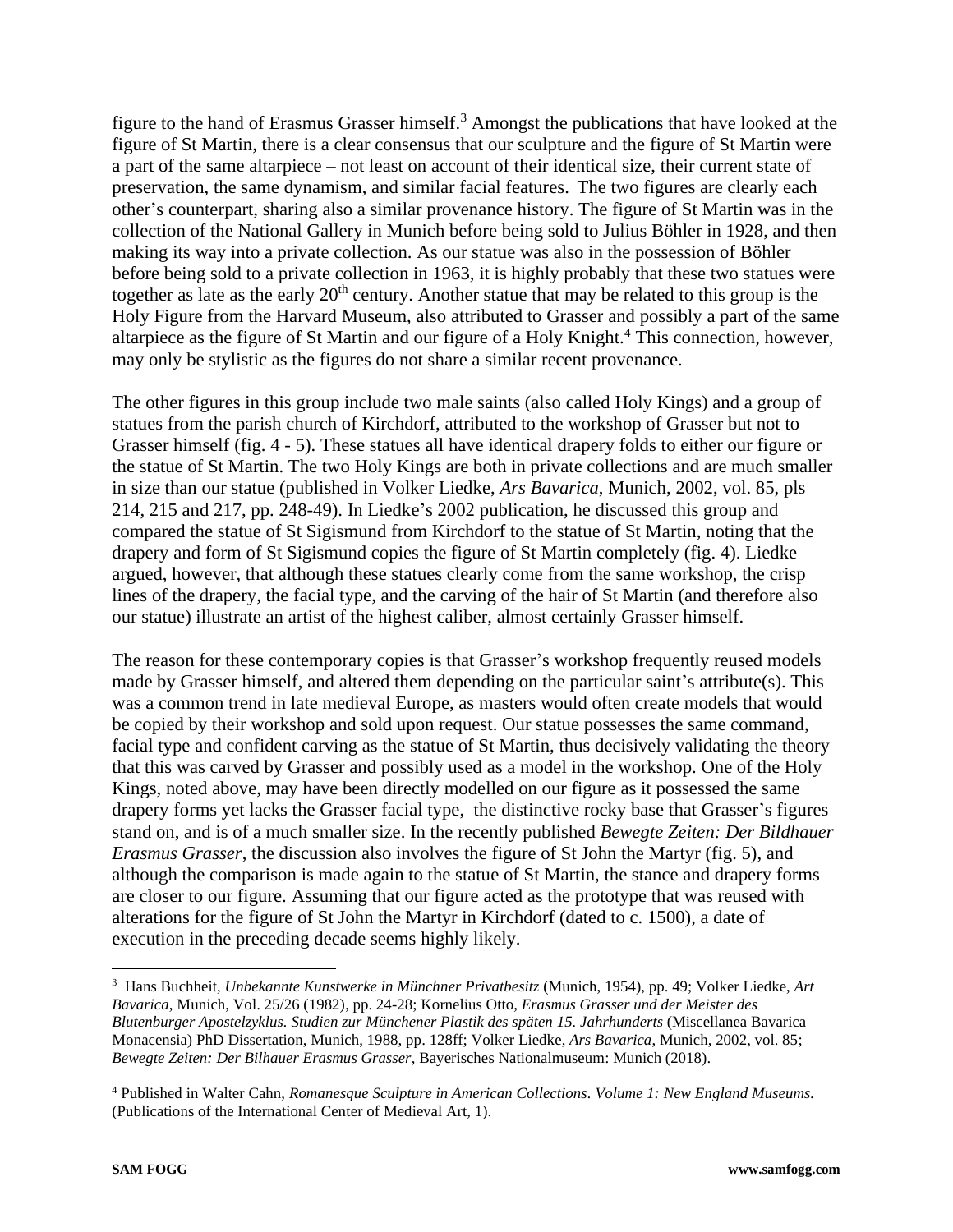All in all, this powerful statue of a Holy Knight with its dynamic drapery and animated facial features illustrates the energy of the Grasser workshop and represents a figure that would have been admired and copied.

## *Related Literature:*

Buchheit, Hans. *Unbekannte Kunstwerke in Münchner Privatbesitz*. Munich, 1954.

*Bewegte Zeiten: Der Bilhauer Erasmus Grasser*. Bayerisches Nationalmuseum: Munich, 2018. *Gothic Sculpture in American Collections. The Checklist: 1. The New England Museums*, New York and London

Liedke*,* Volker. *Ars Bavarica*, Munich, 2002, vol. 85.

Liedke, Volker. *Ars Bavarica*. Munich. Vol. 25/26 (1982).

Otto, Kornelius. *Erasmus Grasser und der Meister des Blutenburger Apostelzyklus. Studien zur Münchener Plastik des späten 15. Jahrhunderts*. Miscellanea Bavarica Monacensia. Dissertation, Munich, 1988.

Rohmeder, Jürgen. *Erasmus Grasser: Bildhauer, Bau- und Werkmeister*. Peter Lang, 2003, pp. 296 -297.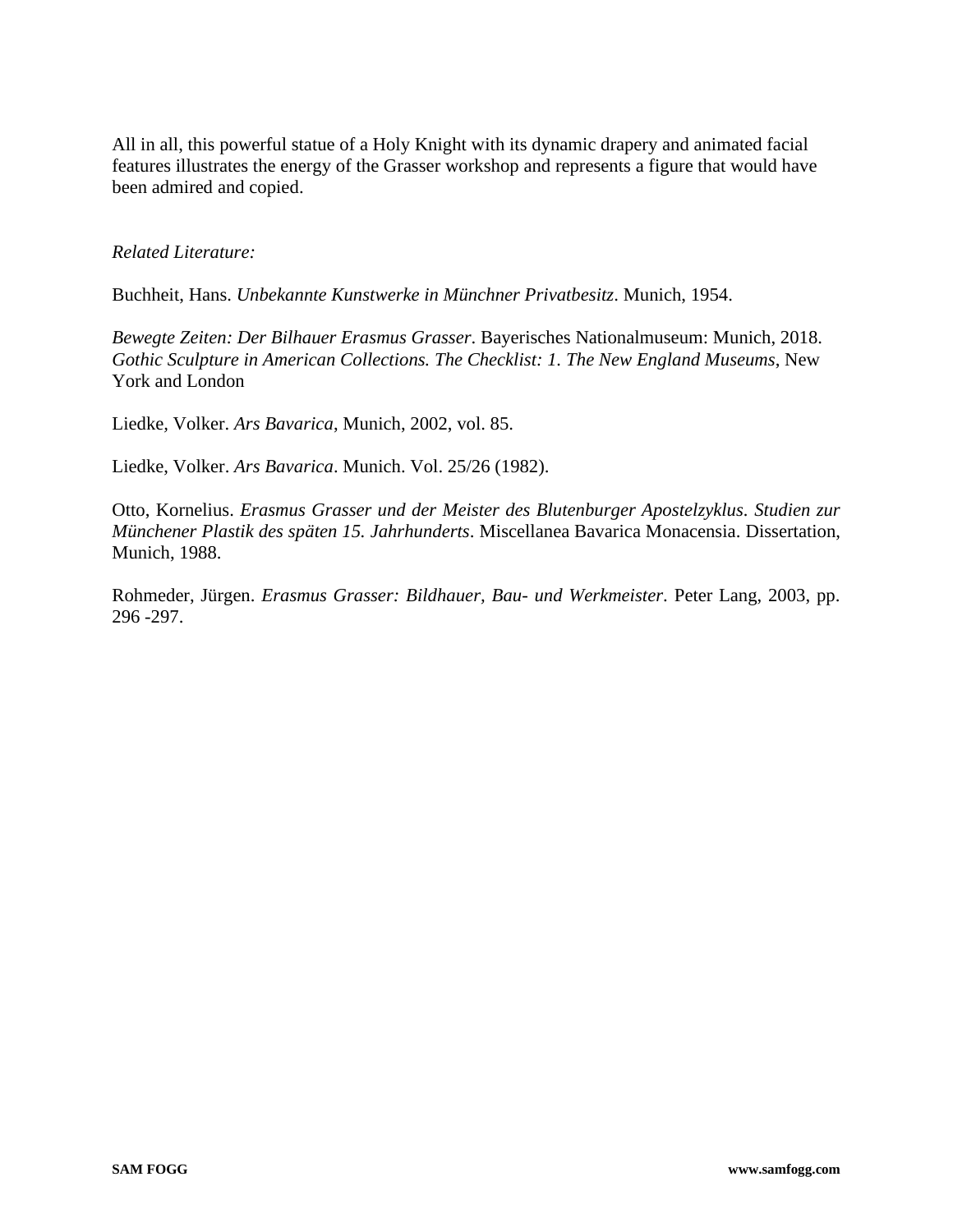

Fig. 1 Holy Knight (or St Sebastian) and St Martin Photograph from the Böhler Archive, Munich c. 1928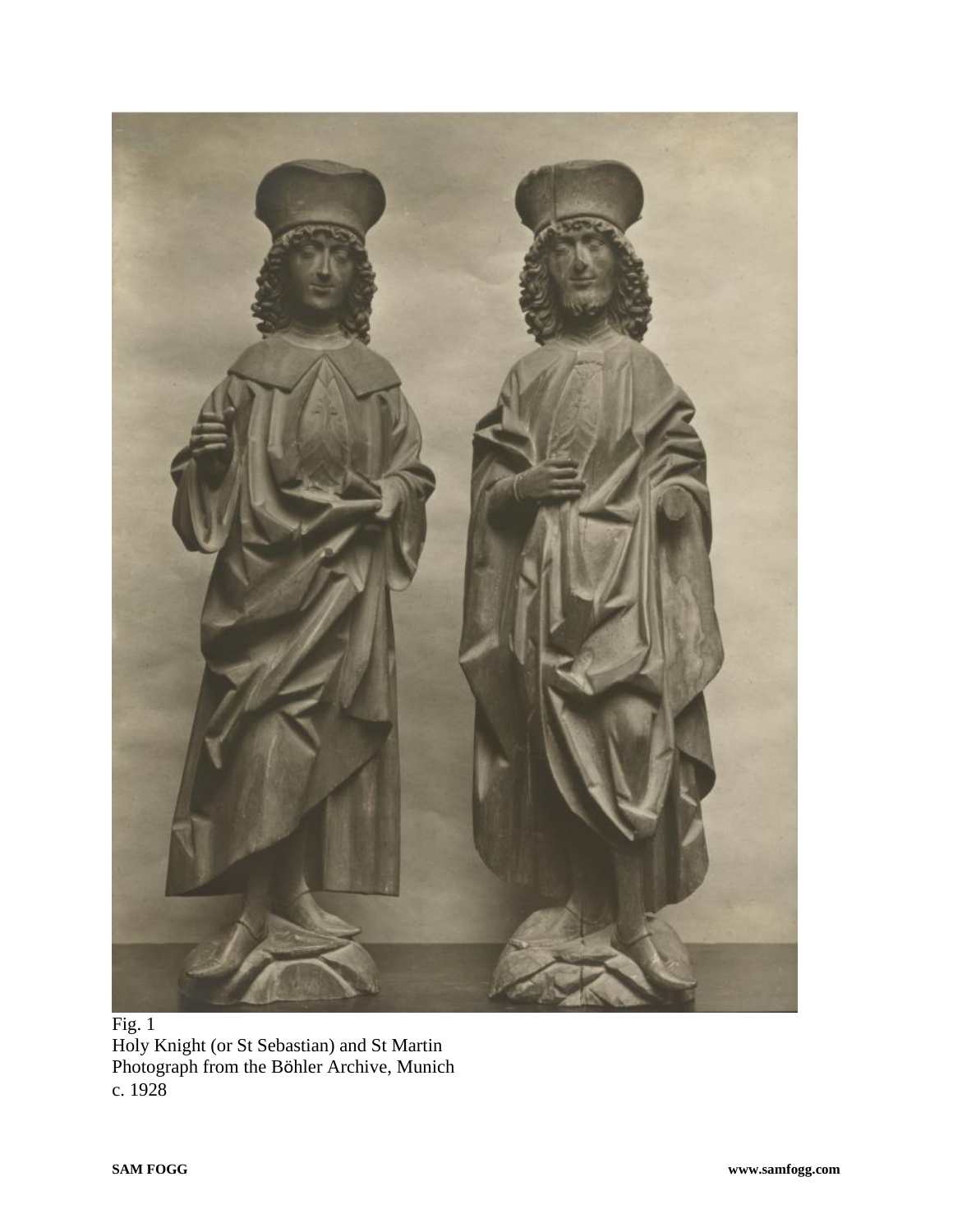

Fig. 2 Erasmus Grasser Morris Dancer 1480 Munich Stadtmuseum (originally for the Munich City Hall)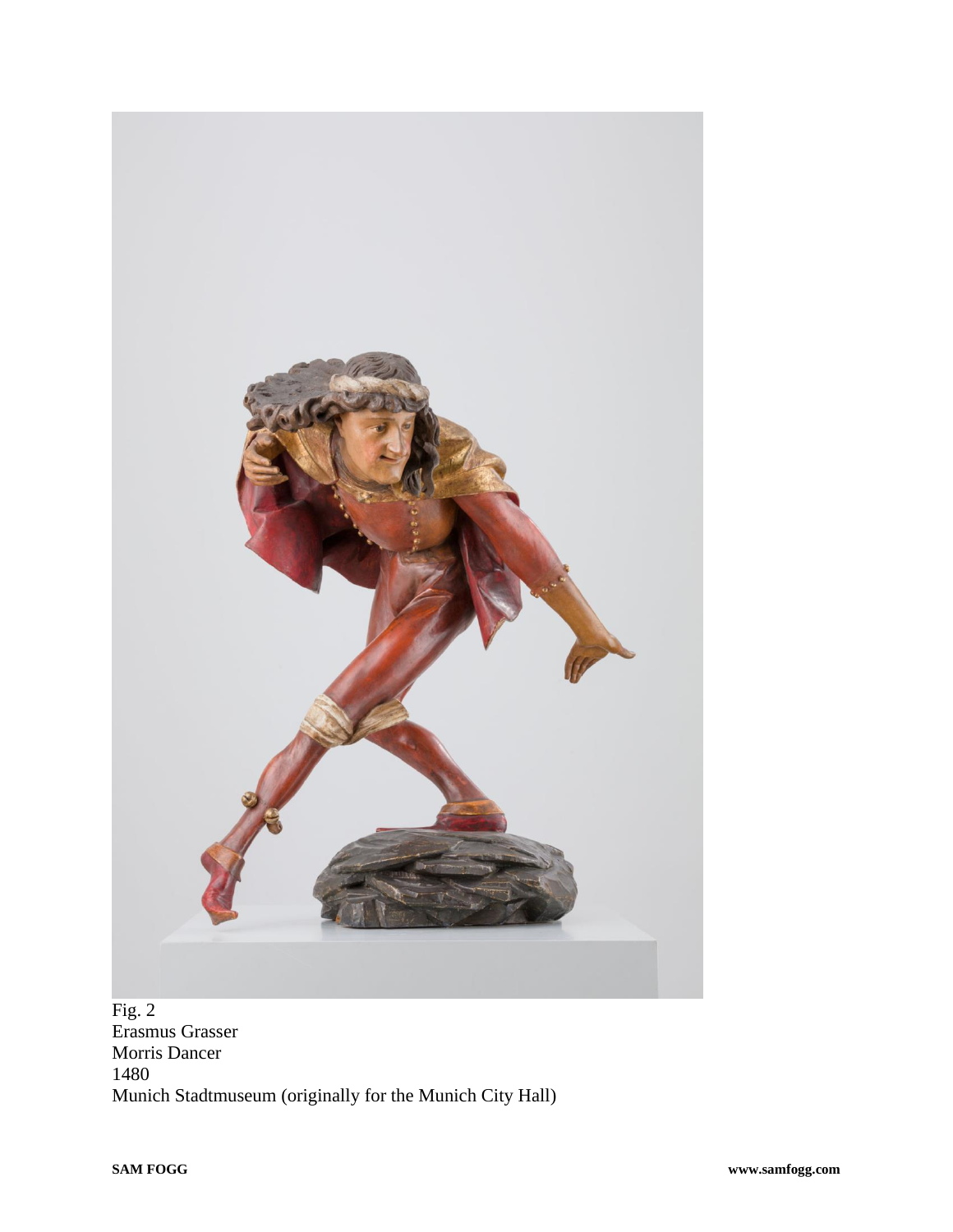

Fig. 3 Fig. 4<br>Erasmus Grasser Erasm St Martin (?)<br>
St Sigismund<br>
c. 1490<br>
c. 1500 c. 1490 c. 1500<br>Private Collection Parish c. (Previously Bohler, inv.no. 27-2)



Erasmus Grasser (workshop) Parish church of Kirchdorf